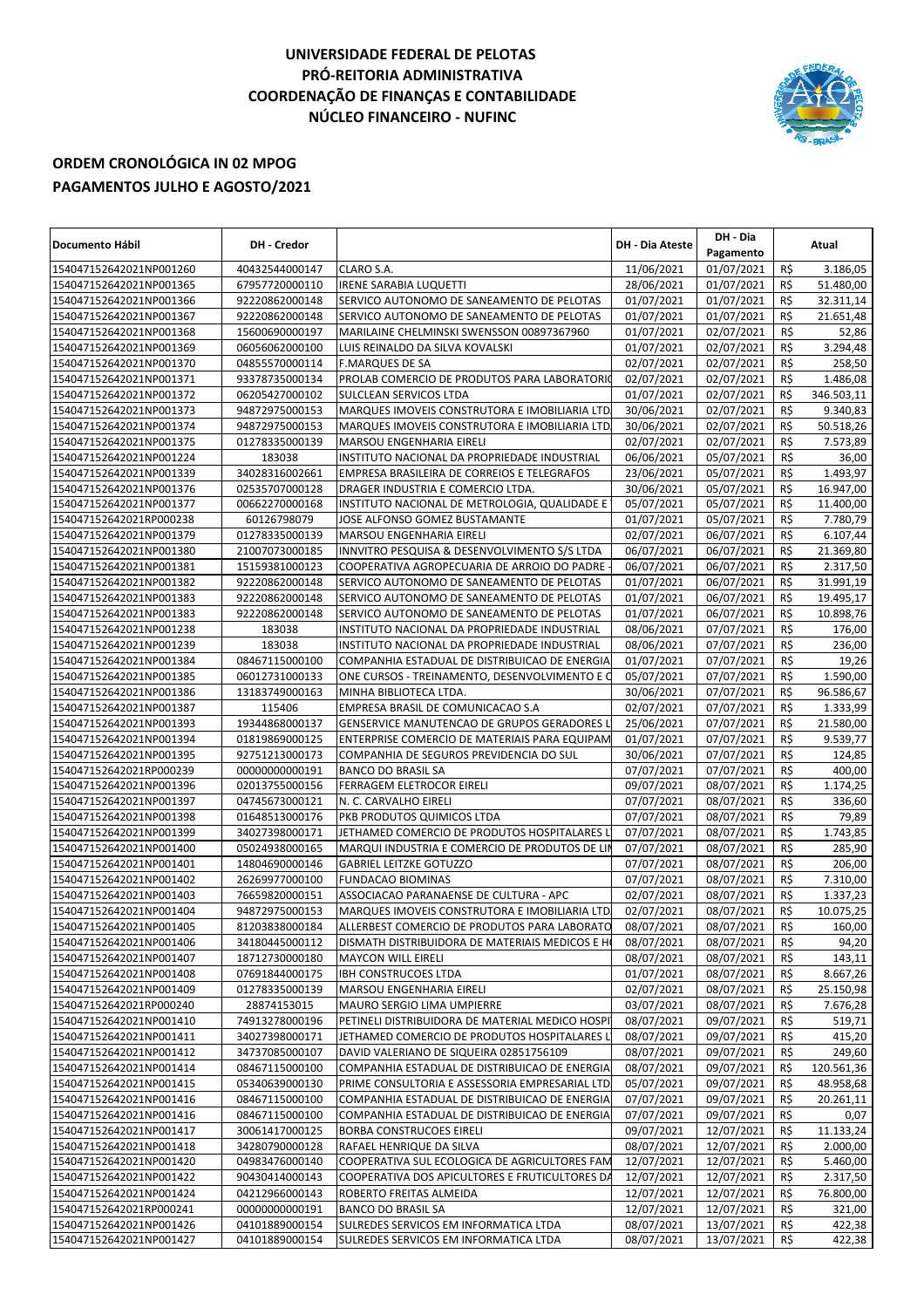|                         | 04101889000154 | SULREDES SERVICOS EM INFORMATICA LTDA           | 08/07/2021 | 13/07/2021     | R\$ | 4.596,03   |
|-------------------------|----------------|-------------------------------------------------|------------|----------------|-----|------------|
| 154047152642021NP001429 |                |                                                 |            |                |     |            |
| 154047152642021NP001431 | 08202514000131 | NILSON THOMAZ SILVA SANCHOTENE JUNIOR           | 12/07/2021 | 13/07/2021     | R\$ | 150.993,69 |
| 154047152642021NP001433 | 92202498000193 | HOSPITAL ESPIRITA DE PELOTAS                    | 09/07/2021 | 13/07/2021     | R\$ | 30.988,99  |
| 154047152642021NP001434 | 21707794000106 | <b>FASTLABOR COMERCIAL EIRELI</b>               | 13/07/2021 | 13/07/2021     | R\$ | 90,90      |
|                         |                |                                                 |            |                |     |            |
| 154047152642021NP001436 | 36516584000108 | NEW POWER COMERCIO E IMPORTACAO LTDA            | 13/07/2021 | 13/07/2021     | R\$ | 38,00      |
| 154047152642021NP001437 | 74913278000196 | PETINELI DISTRIBUIDORA DE MATERIAL MEDICO HOSPI | 13/07/2021 | 13/07/2021     | R\$ | 129,93     |
| 154047152642021NP001438 | 35159991000134 | PLASTICOS V.P. INDUSTRIA E COMERCIO LTDA        | 13/07/2021 | 13/07/2021     | R\$ | 138,00     |
| 154047152642021NP001439 | 32708161000120 | PROLINE MATERIAL HOSPITALAR - EIRELI            | 13/07/2021 | 13/07/2021     | R\$ | 337,95     |
|                         |                |                                                 |            |                |     |            |
| 154047152642021NP001440 | 81203838000184 | ALLERBEST COMERCIO DE PRODUTOS PARA LABORATO    | 13/07/2021 | 13/07/2021     | R\$ | 195,00     |
| 154047152642021NP001441 | 14804690000146 | <b>GABRIEL LEITZKE GOTUZZO</b>                  | 13/07/2021 | 13/07/2021     | R\$ | 29,70      |
| 154047152642021NP001442 | 14879831000190 | <b>FERNANDA LOPER</b>                           | 01/07/2021 | 13/07/2021     | R\$ | 1.722,35   |
|                         |                |                                                 |            |                |     |            |
| 154047152642021NP001443 | 03506307000157 | <b>TICKET SOLUCOES HDFGT S/A</b>                | 07/07/2021 | 13/07/2021     | R\$ | 39.099,25  |
| 154047152642021NP001444 | 84968874000127 | ALMAQ EQUIPAMENTOS PARA ESCRITORIO LIMITADA     | 06/07/2021 | 13/07/2021     | R\$ | 19.361,58  |
| 154047152642021RP000244 | 00000000000191 | <b>BANCO DO BRASIL SA</b>                       | 13/07/2021 | 13/07/2021     | R\$ | 3.732,00   |
| 154047152642021NP001236 | 76535764000143 | OI S.A. - EM RECUPERACAO JUDICIAL               | 07/06/2021 | 14/07/2021     | R\$ | 3.925,00   |
|                         |                |                                                 |            |                |     |            |
| 154047152642021NP001277 | 183038         | INSTITUTO NACIONAL DA PROPRIEDADE INDUSTRIAL    | 15/06/2021 | 14/07/2021     | R\$ | 396,00     |
| 154047152642021NP001278 | 183038         | INSTITUTO NACIONAL DA PROPRIEDADE INDUSTRIAL    | 15/06/2021 | 14/07/2021     | R\$ | 78,00      |
| 154047152642021NP001279 | 183038         | INSTITUTO NACIONAL DA PROPRIEDADE INDUSTRIAL    | 15/06/2021 | 14/07/2021     | R\$ | 36,00      |
|                         |                |                                                 |            |                |     |            |
| 154047152642021NP001280 | 183038         | INSTITUTO NACIONAL DA PROPRIEDADE INDUSTRIAL    | 15/06/2021 | 14/07/2021     | R\$ | 36,00      |
| 154047152642021NP001445 | 12021151000105 | DIAG SOLUTION ARTIGOS MEDICOS LTDA              | 13/07/2021 | 14/07/2021     | R\$ | 672,00     |
| 154047152642021NP001447 | 14425382000100 | MEDICAL LIFE COMERCIO EIRELI                    | 14/07/2021 | 14/07/2021     | R\$ | 1.335,00   |
|                         |                |                                                 |            |                |     |            |
| 154047152642021NP001448 | 01172123000172 | <b>CARDOSO &amp; DUARTE LTDA</b>                | 14/07/2021 | 14/07/2021     | R\$ | 291,42     |
| 154047152642021NP001450 | 29309583000119 | R.P FERRAGENS LTDA                              | 14/07/2021 | 14/07/2021     | R\$ | 1.029,18   |
| 154047152642021NP001451 | 33916724000139 | DETETIZE CONTROLE DE PRAGAS LTDA                | 14/07/2021 | 14/07/2021     | R\$ | 3.046,24   |
| 154047152642021NP001453 | 07691844000175 | <b>IBH CONSTRUCOES LTDA</b>                     | 06/07/2021 | 14/07/2021     | R\$ | 2.186,17   |
|                         |                |                                                 |            |                |     |            |
| 154047152642021NP001454 | 07796330000184 | INTERSUL EQUIPAMENTOS E SERVICOS HOSPITALARES   | 12/07/2021 | 14/07/2021     | R\$ | 1.670,35   |
| 154047152642021RP000245 | 24011673000105 | CONSORCIO DE TRANSPORTE COLETIVO DE PELOTAS     | 14/07/2021 | 14/07/2021     | R\$ | 8.307,20   |
| 154047152642021NP001283 | 183038         | INSTITUTO NACIONAL DA PROPRIEDADE INDUSTRIAL    | 16/06/2021 | 15/07/2021     | R\$ | 176,00     |
|                         |                |                                                 |            |                |     |            |
| 154047152642021NP001390 | 08467115000100 | COMPANHIA ESTADUAL DE DISTRIBUICAO DE ENERGIA   | 07/07/2021 | 15/07/2021     | R\$ | 176.581,68 |
| 154047152642021NP001461 | 87389086000174 | PRO-RAD CONSULTORES EM RADIOPROTECAO S/S LTD/   | 09/07/2021 | 15/07/2021     | R\$ | 148,67     |
| 154047152642021NP001462 | 07796330000184 | INTERSUL EQUIPAMENTOS E SERVICOS HOSPITALARES   | 12/07/2021 | 15/07/2021     | R\$ | 354,40     |
|                         |                |                                                 |            |                |     |            |
| 154047152642021NP001463 | 01844768000104 | AMBIENTUUS TECNOLOGIA AMBIENTAL EIRELI          | 12/07/2021 | 15/07/2021     | R\$ | 4.493,07   |
| 154047152642021NP001464 | 01844768000104 | AMBIENTUUS TECNOLOGIA AMBIENTAL EIRELI          | 12/07/2021 | 15/07/2021     | R\$ | 953,44     |
| 154047152642021NP001465 | 14840270000115 | CONSELHO DE ARQUITETURA E URBANISMO DO RIO GF   | 09/07/2021 | 15/07/2021     | R\$ | 97,95      |
| 154047152642021NP001466 | 10439655000114 | PEDRO REGINALDO DE ALBERNAZ FARIA E FAGUNDES L  | 12/07/2021 | 15/07/2021     | R\$ | 26.568,00  |
|                         |                |                                                 |            |                |     |            |
| 154047152642021RP000246 | 92238914000103 | ASSOCIACAO PELOTENSE DE ASSISTENCIA E CULTURA   | 08/07/2021 | 15/07/2021     | R\$ | 114.774,91 |
| 154047152642021RP000248 | 11459703000107 | INCORPORADORA E CONSTRUTORA JG LTDA             | 15/07/2021 | 15/07/2021     | R\$ | 124.115,32 |
| 154047152642021NP001469 | 20637873000117 | MEDIC VET DISTRIBUIDORA DE MEDICAMENTOS EIRELI  | 15/07/2021 | 16/07/2021     | R\$ | 2.557,91   |
|                         |                |                                                 |            |                |     |            |
| 154047152642021NP001470 | 26950671000107 | LICERI COMERCIO DE PRODUTOS EM GERAL LTDA       | 19/05/2021 | 16/07/2021     | R\$ | 34.632,00  |
| 154047152642021NP001472 | 00577539035    | <b>LIANE UCKER BOHMER</b>                       | 16/07/2021 | 16/07/2021     | R\$ | 1.970,00   |
| 154047152642021NP001473 | 15159381000123 | COOPERATIVA AGROPECUARIA DE ARROIO DO PADRE -   | 16/07/2021 | 16/07/2021     | R\$ | 2.562,50   |
|                         |                |                                                 |            |                |     | 9.072,57   |
|                         |                |                                                 |            |                |     |            |
| 154047152642021NP001474 | 15600690000197 | MARILAINE CHELMINSKI SWENSSON 00897367960       | 16/07/2021 | 16/07/2021     | R\$ |            |
| 154047152642021RP000249 | 00000000000191 | <b>BANCO DO BRASIL SA</b>                       | 16/07/2021 | 16/07/2021     | R\$ | 68.400,00  |
| 154047152642021RP000250 | 00000000000191 | <b>BANCO DO BRASIL SA</b>                       | 16/07/2021 | 16/07/2021     | R\$ | 11.800,00  |
|                         |                |                                                 |            |                |     |            |
| 154047152642021RP000251 | 00000000000191 | <b>BANCO DO BRASIL SA</b>                       | 16/07/2021 | 16/07/2021 R\$ |     | 29.000,00  |
| 154047152642021RP000252 | 00000000000191 | <b>BANCO DO BRASIL SA</b>                       | 16/07/2021 | 16/07/2021     | R\$ | 37.878,00  |
| 154047152642021RP000253 | 00000000000191 | <b>BANCO DO BRASIL SA</b>                       | 16/07/2021 | 16/07/2021     | R\$ | 400,00     |
|                         |                |                                                 |            |                |     |            |
| 154047152642021RP000254 | 00000000000191 | <b>BANCO DO BRASIL SA</b>                       | 16/07/2021 | 16/07/2021     | R\$ | 1.800,00   |
| 154047152642021RP000255 | 00000000000191 | <b>BANCO DO BRASIL SA</b>                       | 16/07/2021 | 16/07/2021     | R\$ | 10.000,00  |
| 154047152642021RP000256 | 00000000000191 | <b>BANCO DO BRASIL SA</b>                       | 16/07/2021 | 16/07/2021     | R\$ | 21.200,00  |
| 154047152642021NP001475 | 90430414000143 | COOPERATIVA DOS APICULTORES E FRUTICULTORES DA  | 19/07/2021 | 19/07/2021     | R\$ | 2.562,50   |
|                         |                |                                                 |            |                |     |            |
| 154047152642021NP001476 | 15600690000197 | MARILAINE CHELMINSKI SWENSSON 00897367960       | 16/07/2021 | 19/07/2021     | R\$ | 5.026,78   |
| 154047152642021NP001477 | 90347840004539 | TK ELEVADORES BRASIL LTDA                       | 15/07/2021 | 19/07/2021     | R\$ | 7.669,18   |
| 154047152642021NP001478 | 06003999000109 | S&F SOLUCOES EM INFORMATICA LTDA                | 16/07/2021 | 19/07/2021     | R\$ | 372,40     |
| 154047152642021NP001479 | 18133018000127 | CAPACITY TREINAMENTO E APERFEICOAMENTO LTDA     | 19/07/2021 | 19/07/2021     | R\$ | 1.590,00   |
|                         |                |                                                 |            |                |     |            |
| 154047152642021NP001480 | 21783698000139 | VISAO DISTRIBUIDORA DE MEDICAMENTOS LTDA        | 19/07/2021 | 19/07/2021     | R\$ | 2.120,00   |
| 154047152642021NP001481 | 01172123000172 | CARDOSO & DUARTE LTDA                           | 17/07/2021 | 19/07/2021     | R\$ | 4.124,21   |
| 154047152642021RP000257 | 00000000000191 | <b>BANCO DO BRASIL SA</b>                       | 19/07/2021 | 19/07/2021     | R\$ | 356.400,00 |
|                         |                |                                                 |            |                |     |            |
| 154047152642021NP001302 | 183038         | INSTITUTO NACIONAL DA PROPRIEDADE INDUSTRIAL    | 21/06/2021 | 20/07/2021     | R\$ | 78,00      |
| 154047152642021NP001306 | 183038         | INSTITUTO NACIONAL DA PROPRIEDADE INDUSTRIAL    | 21/06/2021 | 20/07/2021     | R\$ | 78,00      |
| 154047152642021RP000258 | 00000000000191 | <b>BANCO DO BRASIL SA</b>                       | 19/07/2021 | 20/07/2021     | R\$ | 22.000,00  |
| 154047152642021RP000259 | 00000000000191 | <b>BANCO DO BRASIL SA</b>                       | 19/07/2021 | 20/07/2021     | R\$ | 16.400,00  |
|                         |                |                                                 |            |                |     |            |
| 154047152642021RP000260 | 00000000000191 | <b>BANCO DO BRASIL SA</b>                       | 19/07/2021 | 20/07/2021     | R\$ | 8.625,00   |
| 154047152642021RP000261 | 00000000000191 | <b>BANCO DO BRASIL SA</b>                       | 20/07/2021 | 20/07/2021     | R\$ | 2.600,00   |
| 154047152642021NP001314 | 183038         | INSTITUTO NACIONAL DA PROPRIEDADE INDUSTRIAL    | 22/06/2021 | 21/07/2021     | R\$ | 70,00      |
| 154047152642021NP001455 | 00482840000138 | LIDERANCA LIMPEZA E CONSERVACAO LTDA            | 12/07/2021 | 21/07/2021     | R\$ |            |
|                         |                |                                                 |            |                |     | 218.467,88 |
| 154047152642021NP001484 | 06205427000102 | SULCLEAN SERVICOS LTDA                          | 20/07/2021 | 21/07/2021     | R\$ | 345.519,75 |
| 154047152642021RP000262 | 00000000000191 | <b>BANCO DO BRASIL SA</b>                       | 21/07/2021 | 21/07/2021     | R\$ | 1.200,00   |
| 154047152642021RP000263 | 00000000000191 | <b>BANCO DO BRASIL SA</b>                       | 21/07/2021 | 21/07/2021     | R\$ | 2.000,00   |
|                         |                |                                                 |            |                |     |            |
| 154047152642021RP000264 | 00000000000191 | <b>BANCO DO BRASIL SA</b>                       | 21/07/2021 | 21/07/2021     | R\$ | 37.000,00  |
| 154047152642021RP000265 | 00000000000191 | <b>BANCO DO BRASIL SA</b>                       | 21/07/2021 | 21/07/2021     | R\$ | 50.400,00  |
| 154047152642021RP000266 | 00000000000191 | <b>BANCO DO BRASIL SA</b>                       | 21/07/2021 | 21/07/2021     | R\$ | 20.000,00  |
|                         |                |                                                 |            |                |     |            |
| 154047152642021RP000267 | 00000000000191 | <b>BANCO DO BRASIL SA</b>                       | 21/07/2021 | 21/07/2021     | R\$ | 6.400,00   |
| 154047152642021RP000268 | 00000000000191 | <b>BANCO DO BRASIL SA</b>                       | 21/07/2021 | 21/07/2021     | R\$ | 35.900,00  |
| 154047152642021NP001485 | 87378428000150 | <b>IRMAOS JOUGLARD LTDA</b>                     | 21/07/2021 | 22/07/2021     | R\$ | 6.303,34   |
| 154047152642021NP001486 | 29220447000158 | BC AGRO COMERCIO DE SEMENTES EIRELI             | 21/07/2021 | 22/07/2021     | R\$ | 248,56     |
| 154047152642021NP001488 | 10205116000110 | COMERCIO SILVEIRA ATACADISTA DE MOVEIS MOGI MI  | 22/07/2021 | 22/07/2021     | R\$ | 581,70     |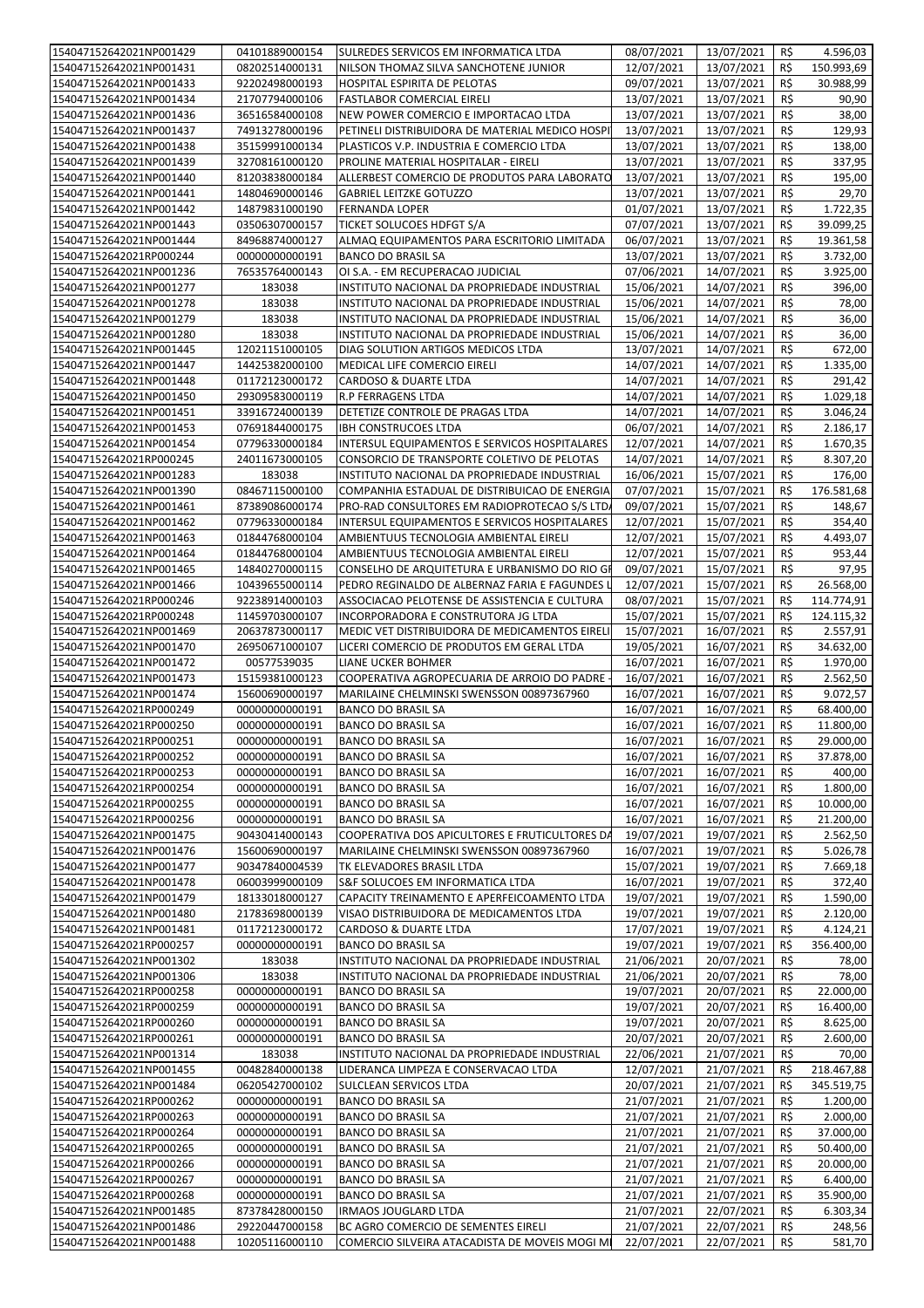| 154047152642021NP001489<br>154047152642021NP001490 | 16866828000167 | H L P COMERCIO ELETRO FONIA EIRELI               | 22/07/2021 | 22/07/2021 | R\$            | 1.265,90              |
|----------------------------------------------------|----------------|--------------------------------------------------|------------|------------|----------------|-----------------------|
|                                                    | 02535707000128 | DRAGER INDUSTRIA E COMERCIO LTDA.                | 22/07/2021 | 22/07/2021 | R\$            | 16.947,00             |
| 154047152642021NP001491                            | 19717870000104 | <b>KIENTRO BRASIL LTDA</b>                       | 22/07/2021 | 22/07/2021 | R\$            | 209,00                |
|                                                    |                |                                                  |            |            |                |                       |
| 154047152642021NP001492                            | 21352262000195 | STOP LAB DISTRIBUIDORA LTDA                      | 22/07/2021 | 22/07/2021 | R\$            | 114,00                |
| 154047152642021NP001493                            | 16866828000167 | H L P COMERCIO ELETRO FONIA EIRELI               | 22/07/2021 | 22/07/2021 | R\$            | 499,50                |
| 154047152642021NP001494                            | 35159991000134 | PLASTICOS V.P. INDUSTRIA E COMERCIO LTDA         | 22/07/2021 | 22/07/2021 | R\$            | 69,00                 |
| 154047152642021NP001329                            | 183038         | INSTITUTO NACIONAL DA PROPRIEDADE INDUSTRIAL     | 24/06/2021 | 23/07/2021 | R\$            | 118,00                |
| 154047152642021NP001330                            | 183038         | INSTITUTO NACIONAL DA PROPRIEDADE INDUSTRIAL     | 24/06/2021 | 23/07/2021 | R\$            | 118,00                |
| 154047152642021NP001500                            | 30399473000174 | <b>GIGA ATACADO EIRELI</b>                       | 21/07/2021 | 23/07/2021 | R\$            | 8.060,00              |
| 154047152642021NP001501                            | 04101889000154 | SULREDES SERVICOS EM INFORMATICA LTDA            | 22/07/2021 | 23/07/2021 | R\$            | 1.398,81              |
| 154047152642021NP001502                            | 04101889000154 | SULREDES SERVICOS EM INFORMATICA LTDA            | 22/07/2021 | 23/07/2021 | R\$            | 2.739,86              |
| 154047152642021NP001503                            |                | HOSPBOX DISTRIBUIDORA DE PRODUTOS HOSPITALARI    | 22/07/2021 | 23/07/2021 | R\$            | 100,14                |
|                                                    | 23866426000128 |                                                  |            |            |                |                       |
| 154047152642021NP001505                            | 00029372000221 | GE HEALTHCARE DO BRASIL COMERCIO E SERVICOS PAI  | 22/07/2021 | 23/07/2021 | R\$            | 83.793,50             |
| 154047152642021NP001506                            | 07735324000117 | ITOFRAN COMERCIO ATACADISTA DE MATERIAIS DE CO   | 23/07/2021 | 23/07/2021 | R\$            | 831,50                |
| 154047152642021NP001507                            | 08658622000113 | J. J. VITALLI                                    | 23/07/2021 | 26/07/2021 | R\$            | 54,20                 |
| 154047152642021NP001508                            | 01172123000172 | <b>CARDOSO &amp; DUARTE LTDA</b>                 | 23/07/2021 | 26/07/2021 | R\$            | 28.512,34             |
| 154047152642021NP001509                            | 04983476000140 | COOPERATIVA SUL ECOLOGICA DE AGRICULTORES FAM    | 26/07/2021 | 26/07/2021 | R\$            | 6.045,00              |
| 154047152642021NP001510                            | 00577539035    | LIANE UCKER BOHMER                               | 26/07/2021 | 26/07/2021 | R\$            | 1.970,00              |
| 154047152642021NP001511                            | 07691844000175 | <b>IBH CONSTRUCOES LTDA</b>                      | 23/07/2021 | 26/07/2021 | R\$            | 4.989,60              |
| 154047152642021RP000269                            | 00000000000191 | <b>BANCO DO BRASIL SA</b>                        | 21/07/2021 | 26/07/2021 | R\$            | 800,00                |
| 154047152642021NP001512                            | 30431797000142 | ME COMERCIO DE FERRAGENS E FERRAMENTAS EIRELI    | 26/07/2021 | 27/07/2021 | R\$            | 2.126,55              |
|                                                    |                | SERVICO AUTONOMO DE SANEAMENTO DE PELOTAS        |            |            |                |                       |
| 154047152642021NP001513                            | 92220862000148 |                                                  | 27/07/2021 | 27/07/2021 | R\$            | 20.304,12             |
| 154047152642021NP001514                            | 18252904000170 | HEALTH CARE & DUBEBE INDUSTRIA, COMERCIO, IMPO   | 27/07/2021 | 27/07/2021 | R\$            | 84,73                 |
| 154047152642021NP001515                            | 19172264000150 | AGROPET COMERCIO E REPRESENTACAO DE FERTILIZAN   | 27/07/2021 | 27/07/2021 | R\$            | 25.200,00             |
| 154047152642021NP001516                            | 97531702000214 | REFEICOES NORTE SUL EIRELI                       | 23/07/2021 | 27/07/2021 | R\$            | 378.548,52            |
| 154047152642021NP001516                            | 97531702000214 | REFEICOES NORTE SUL EIRELI                       | 23/07/2021 | 27/07/2021 | R\$            | 170.770,82            |
| 154047152642021NP001525                            | 97531702000133 | REFEICOES NORTE SUL EIRELI                       | 23/07/2021 | 28/07/2021 | R\$            | 92.527,76             |
| 154047152642021NP001525                            | 97531702000133 | REFEICOES NORTE SUL EIRELI                       | 23/07/2021 | 28/07/2021 | R\$            | 957,44                |
| 154047152642021NP001526                            | 11525620000160 | MW SEGURANCA LTDA                                | 24/07/2021 | 28/07/2021 | R\$            | 116.464,82            |
| 154047152642021RP000270                            | 28874153015    | MAURO SERGIO LIMA UMPIERRE                       | 26/07/2021 | 28/07/2021 | R\$            | 7.676,28              |
| 154047152642021NP001360                            | 183038         | INSTITUTO NACIONAL DA PROPRIEDADE INDUSTRIAL     | 30/06/2021 | 29/07/2021 | R\$            | 36,00                 |
| 154047152642021NP001361                            | 183038         | INSTITUTO NACIONAL DA PROPRIEDADE INDUSTRIAL     | 30/06/2021 | 29/07/2021 | R\$            | 78,00                 |
| 154047152642021NP001363                            | 183038         | INSTITUTO NACIONAL DA PROPRIEDADE INDUSTRIAL     | 30/06/2021 | 29/07/2021 | R\$            | 236,00                |
|                                                    |                |                                                  |            |            |                |                       |
| 154047152642021NP001527                            | 94872975000153 | MARQUES IMOVEIS CONSTRUTORA E IMOBILIARIA LTD.   | 23/07/2021 | 29/07/2021 | R\$            | 41.006,56             |
| 154047152642021NP001467                            | 92751213000173 | COMPANHIA DE SEGUROS PREVIDENCIA DO SUL          | 13/07/2021 | 30/07/2021 | R\$            | 127,97                |
| 154047152642021NP001528                            | 24073235000171 | TECNOSUL PARQUE CIENTIFICO E TECNOLOGICO         | 23/07/2021 | 30/07/2021 | R\$            | 391,17                |
| 154047152642021NP001532                            | 04970088000125 | PLANSERVICE TERCEIRIZACAO DE SERVICOS - EIREL    | 27/07/2021 | 30/07/2021 | R\$            | 426.598,21            |
| 154047152642021NP001533                            | 01819869000125 | ENTERPRISE COMERCIO DE MATERIAIS PARA EQUIPAM    | 27/07/2021 | 30/07/2021 | R\$            | 9.547,65              |
| 154047152642021NP001534                            | 15159381000123 | COOPERATIVA AGROPECUARIA DE ARROIO DO PADRE      | 30/07/2021 | 30/07/2021 | R\$            | 2.317,50              |
| 154047152642021NP001539                            | 00482840000138 | LIDERANCA LIMPEZA E CONSERVACAO LTDA             | 30/07/2021 | 30/07/2021 | R\$            | 56.081,07             |
| 154047152642021NP001540                            | 17453147000130 | <b>IGUACU DESENVOLVIMENTO LTDA</b>               | 30/07/2021 | 30/07/2021 | R\$            | 23.581,19             |
| 154047152642021NP001541                            | 90430414000143 | COOPERATIVA DOS APICULTORES E FRUTICULTORES DA   | 02/08/2021 | 02/08/2021 | R\$            | 2.317,50              |
| 154047152642021NP001545                            | 74741638000110 | CARLOS ROBERTO DA SILVA CRUZ                     | 30/07/2021 | 02/08/2021 | R\$            | 579,50                |
| 154047152642021NP001549                            | 63067904000235 | LIFE TECHNOLOGIES BRASIL COMERCIO E INDUSTRIA DI | 30/07/2021 | 02/08/2021 | R\$            | 2.254,31              |
|                                                    |                |                                                  |            |            | $R\frac{2}{3}$ |                       |
| 154047152642021NP001550                            | 04101889000154 | SULREDES SERVICOS EM INFORMATICA LTDA            | 02/08/2021 | 02/08/2021 |                | 1.659,96              |
| 154047152642021NP001552                            | 07155217000110 | <b>AUGUSTO TORRES NEDEL</b>                      | 02/08/2021 | 03/08/2021 | R\$            | 1.280,00              |
| 154047152642021NP001553                            | 92695790000195 | CONSELHO REGIONAL DE ENGENHARIA E AGRONOMIA      |            |            |                |                       |
|                                                    |                |                                                  | 28/07/2021 | 03/08/2021 | R\$            | 88,78                 |
| 154047152642021NP001554                            | 18199200000180 | CINECON DISTRIBUIDORA LTDA                       | 02/08/2021 | 03/08/2021 | R\$            | 2.396,60              |
| 154047152642021RP000272                            | 00000000000191 | <b>BANCO DO BRASIL SA</b>                        | 03/08/2021 | 03/08/2021 | R\$            | 90,00                 |
| 154047152642021RP000273                            | 60126798079    | JOSE ALFONSO GOMEZ BUSTAMANTE                    | 02/08/2021 | 03/08/2021 | R\$            | 7.780,79              |
| 154047152642021NP001556                            | 18864381000112 | ARENA DISTRIBUIDORA DE BEBIDAS LTDA              | 04/08/2021 | 04/08/2021 | R\$            | 5.914,50              |
|                                                    |                |                                                  |            |            |                |                       |
| 154047152642021NP001557                            | 12811487000171 | MULTISUL COMERCIO E DISTRIBUICAO LTDA            | 04/08/2021 | 04/08/2021 | R\$            | 538,80                |
| 154047152642021NP001558                            | 74913278000196 | PETINELI DISTRIBUIDORA DE MATERIAL MEDICO HOSPI  | 04/08/2021 | 04/08/2021 | R\$            | 8.445,25              |
| 154047152642021NP001559                            | 24073235000171 | TECNOSUL PARQUE CIENTIFICO E TECNOLOGICO         | 04/08/2021 | 04/08/2021 | R\$            | 201,90                |
| 154047152642021NP001560                            | 92202498000193 | HOSPITAL ESPIRITA DE PELOTAS                     | 02/08/2021 | 04/08/2021 | R\$            | 26.072,07             |
| 154047152642021NP001562                            | 18785251000194 | ZONA SUL TELECOM LTDA                            | 29/07/2021 | 04/08/2021 | R\$            | 10.372,74             |
| 154047152642021NP001563                            | 07691844000175 | <b>IBH CONSTRUCOES LTDA</b>                      | 02/08/2021 | 04/08/2021 | R\$            | 15.287,73             |
| 154047152642021NP001388                            | 183038         | INSTITUTO NACIONAL DA PROPRIEDADE INDUSTRIAL     | 07/07/2021 | 05/08/2021 | R\$            | 36,00                 |
| 154047152642021NP001389                            | 183038         | INSTITUTO NACIONAL DA PROPRIEDADE INDUSTRIAL     | 07/07/2021 | 05/08/2021 | R\$            | 36,00                 |
| 154047152642021NP001391                            | 183038         | INSTITUTO NACIONAL DA PROPRIEDADE INDUSTRIAL     | 07/07/2021 | 05/08/2021 | R\$            | 36,00                 |
| 154047152642021NP001392                            | 183038         | INSTITUTO NACIONAL DA PROPRIEDADE INDUSTRIAL     | 07/07/2021 | 05/08/2021 | R\$            | 36,00                 |
| 154047152642021NP001495                            | 34028316002661 | EMPRESA BRASILEIRA DE CORREIOS E TELEGRAFOS      | 20/07/2021 | 05/08/2021 | R\$            | 463,94                |
| 154047152642021NP001564                            | 17453147000130 | <b>IGUACU DESENVOLVIMENTO LTDA</b>               | 02/08/2021 | 05/08/2021 | R\$            | 146.156,81            |
|                                                    |                |                                                  |            |            |                |                       |
| 154047152642021NP001565                            | 14879831000190 | <b>FERNANDA LOPER</b>                            | 26/07/2021 | 05/08/2021 | R\$<br>R\$     | 2.201,50              |
| 154047152642021NP001566                            | 36612739000100 | CINTIA SILVA MINKS NOLASCO                       | 05/08/2021 | 05/08/2021 |                | $\overline{1.220,00}$ |
| 154047152642021NP001567                            | 19434150000131 | CINCA COMERCIO VAREJISTA E ATACADISTA DE FERRAN  | 05/08/2021 | 05/08/2021 | R\$            | 81,87                 |
| 154047152642021NP001568                            | 08467115000100 | COMPANHIA ESTADUAL DE DISTRIBUICAO DE ENERGIA    | 03/08/2021 | 06/08/2021 | R\$            | 25.910,32             |
| 154047152642021NP001569                            | 31170338000115 | DF ELETROTECNICA COMERCIO MANUTENCAO E LOCA      | 05/08/2021 | 06/08/2021 | R\$            | 3.436,30              |
| 154047152642021NP001570                            | 01278335000139 | MARSOU ENGENHARIA EIRELI                         | 04/08/2021 | 06/08/2021 | R\$            | 17.867,66             |
| 154047152642021NP001572                            | 13562687000109 | LUCAS GOULARTE DE LEON                           | 06/08/2021 | 06/08/2021 | R\$            | 1.200,00              |
| 154047152642021RP000275                            | 00000000000191 | <b>BANCO DO BRASIL SA</b>                        | 06/08/2021 | 06/08/2021 | R\$            | 200,00                |
| 154047152642021RP000276                            | 00000000000191 | <b>BANCO DO BRASIL SA</b>                        | 06/08/2021 | 06/08/2021 | R\$            | 400,00                |
| 154047152642021NP001574                            | 04983476000140 | COOPERATIVA SUL ECOLOGICA DE AGRICULTORES FAM    | 09/08/2021 | 09/08/2021 | R\$            | 5.460,00              |
| 154047152642021NP001580                            | 31170338000115 | DF ELETROTECNICA COMERCIO MANUTENCAO E LOCA      | 05/08/2021 | 09/08/2021 | R\$            | 2.438,48              |
| 154047152642021NP001581                            | 19099184000117 | MARIO SERGIO CASLINI CONSTRUTORA                 | 09/08/2021 | 09/08/2021 | R\$            | 22.348,31             |
| 154047152642021NP001582                            | 20905298000196 | ALL NORTE MATERIAIS DE CONSTRUCAO EIRELI         | 05/08/2021 | 09/08/2021 | R\$            | 2.861,10              |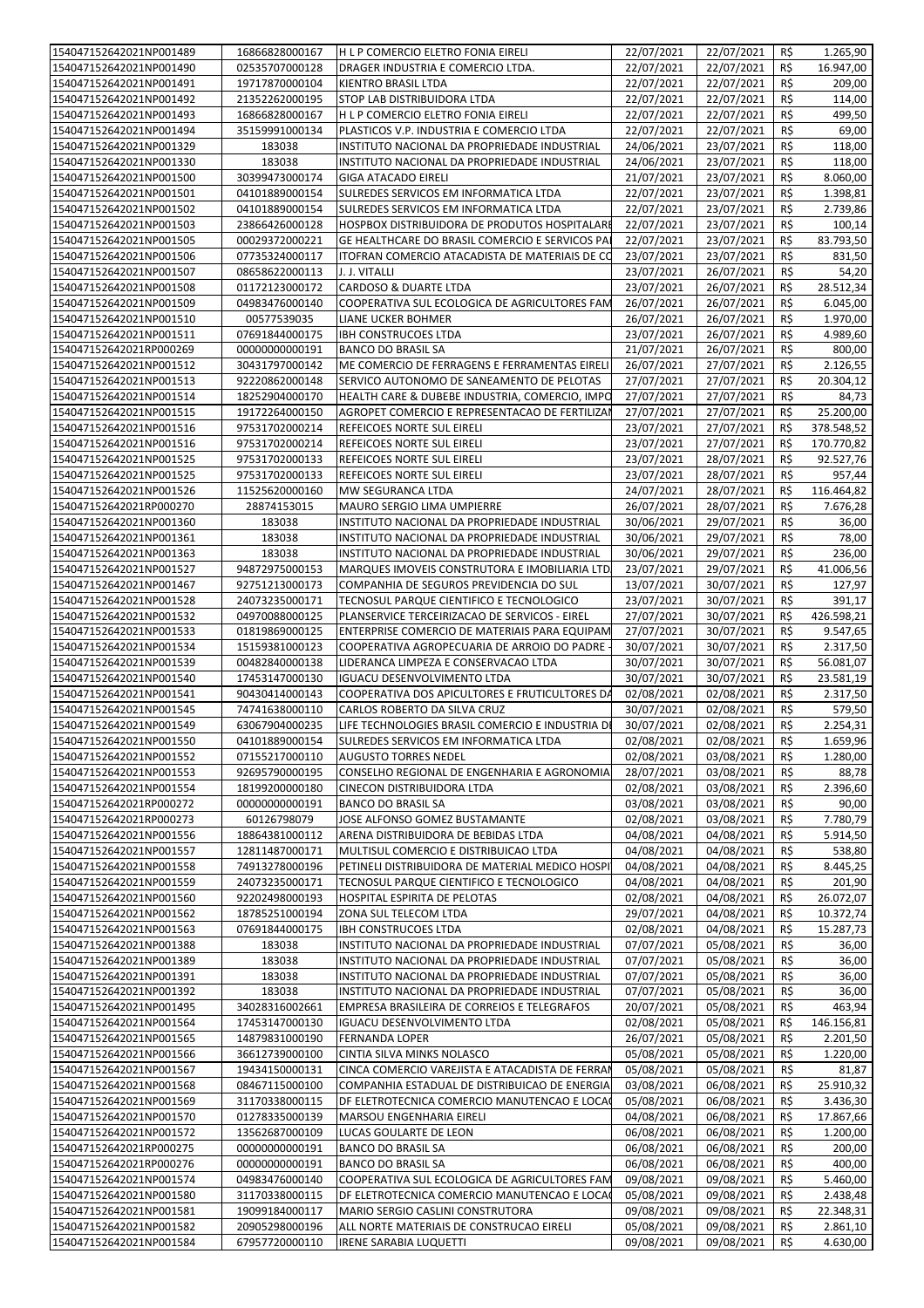| 154047152642021NP001419 | 183038         | INSTITUTO NACIONAL DA PROPRIEDADE INDUSTRIAL    | 12/07/2021              | 10/08/2021               | R\$ | 118,00                |
|-------------------------|----------------|-------------------------------------------------|-------------------------|--------------------------|-----|-----------------------|
| 154047152642021NP001421 | 183038         | INSTITUTO NACIONAL DA PROPRIEDADE INDUSTRIAL    | 12/07/2021              | 10/08/2021               | R\$ | 118,00                |
| 154047152642021NP001588 | 26950671000107 | LICERI COMERCIO DE PRODUTOS EM GERAL LTDA       | 10/08/2021              | 10/08/2021               | R\$ | 258,46                |
|                         |                |                                                 |                         |                          |     |                       |
| 154047152642021NP001591 | 92695790000195 | CONSELHO REGIONAL DE ENGENHARIA E AGRONOMIA     | 02/08/2021              | 10/08/2021               | R\$ | 88,78                 |
| 154047152642021NP001593 | 05340639000130 | PRIME CONSULTORIA E ASSESSORIA EMPRESARIAL LTD. | 05/08/2021              | 10/08/2021               | R\$ | 75.395,02             |
| 154047152642021NP001596 | 08467115000100 | COMPANHIA ESTADUAL DE DISTRIBUICAO DE ENERGIA   | 09/08/2021              | 10/08/2021               | R\$ | 113.812,35            |
| 154047152642021RP000279 | 00000000000191 | <b>BANCO DO BRASIL SA</b>                       | 09/08/2021              | 10/08/2021               | R\$ | 143.000,00            |
| 154047152642021NP001446 | 183038         | INSTITUTO NACIONAL DA PROPRIEDADE INDUSTRIAL    | 14/07/2021              | 11/08/2021               | R\$ | 78,00                 |
| 154047152642021NP001597 | 08467115000100 | COMPANHIA ESTADUAL DE DISTRIBUICAO DE ENERGIA   | 09/08/2021              | 11/08/2021               | R\$ | 117.648,16            |
| 154047152642021NP001598 | 08467115000100 | COMPANHIA ESTADUAL DE DISTRIBUICAO DE ENERGIA   | 09/08/2021              | 11/08/2021               | R\$ | 10.946,14             |
| 154047152642021NP001600 | 84968874000127 | ALMAQ EQUIPAMENTOS PARA ESCRITORIO LIMITADA     | 06/08/2021              | 11/08/2021               | R\$ | 20.360,02             |
| 154047152642021NP001456 | 183038         | INSTITUTO NACIONAL DA PROPRIEDADE INDUSTRIAL    | 14/07/2021              | 12/08/2021               | R\$ | 36,00                 |
| 154047152642021NP001457 | 183038         | INSTITUTO NACIONAL DA PROPRIEDADE INDUSTRIAL    | 14/07/2021              | 12/08/2021               | R\$ | 36,00                 |
|                         | 183038         | INSTITUTO NACIONAL DA PROPRIEDADE INDUSTRIAL    |                         |                          | R\$ |                       |
| 154047152642021NP001458 |                |                                                 | 14/07/2021              | 12/08/2021               |     | 36,00                 |
| 154047152642021NP001459 | 183038         | INSTITUTO NACIONAL DA PROPRIEDADE INDUSTRIAL    | 14/07/2021              | 12/08/2021               | R\$ | 36,00                 |
| 154047152642021NP001460 | 183038         | INSTITUTO NACIONAL DA PROPRIEDADE INDUSTRIAL    | 14/07/2021              | 12/08/2021               | R\$ | 78,00                 |
| 154047152642021NP001601 | 09276894000111 | ALPHA HIGIENE E LIMPEZA EIRELI                  | 09/08/2021              | 12/08/2021               | R\$ | 6.825,00              |
| 154047152642021NP001602 | 37247494000113 | NORTHWEST COMERCIO DE FERRAGENS, IMPLEMENTC     | 27/07/2021              | 12/08/2021               | R\$ | 3.247,62              |
| 154047152642021NP001606 | 00482840000138 | LIDERANCA LIMPEZA E CONSERVACAO LTDA            | 11/08/2021              | 12/08/2021               | R\$ | 219.248,58            |
| 154047152642021NP001607 | 04855570000114 | <b>F.MARQUES DE SA</b>                          | 12/08/2021              | 12/08/2021               | R\$ | 471,79                |
| 154047152642021RP000282 | 00000000000191 | <b>BANCO DO BRASIL SA</b>                       | 12/08/2021              | 12/08/2021               | R\$ | 1.000,00              |
| 154047152642021TF000017 | 09085660000197 | REDE GAUCHA DE AMBIENTES DE INOVACAO - REGINP   | 12/08/2021              | 12/08/2021               | R\$ | 1.056,11              |
| 154047152642021NP001577 | 08467115000100 | COMPANHIA ESTADUAL DE DISTRIBUICAO DE ENERGIA   | 06/08/2021              | 13/08/2021               | R\$ | 178.835,63            |
| 154047152642021NP001608 | 55956510000129 | LIO SERUM PRODUTOS LABORATORIAIS E HOSPITALARI  | 12/08/2021              | 13/08/2021               | R\$ | 303,64                |
|                         |                |                                                 |                         |                          |     |                       |
| 154047152642021NP001609 | 87651345000193 | <b>G GOTUZZO E CIA LTDA</b>                     | 12/08/2021              | 13/08/2021               | R\$ | 157,70                |
| 154047152642021NP001610 | 11227424000100 | CALIBRY METROLOGIA COMERCIO E CALIBRACAO LTDA   | 12/08/2021              | 13/08/2021               | R\$ | 22,16                 |
| 154047152642021NP001611 | 14804690000146 | <b>GABRIEL LEITZKE GOTUZZO</b>                  | 12/08/2021              | 13/08/2021               | R\$ | 287,79                |
| 154047152642021NP001612 | 35257760000163 | LAB VISION - COMERCIO DE PRODUTOS LABORATORIAI  | 12/08/2021              | 13/08/2021               | R\$ | 282,70                |
| 154047152642021NP001613 | 20776492000119 | PLANED COMERCIO E SERVICOS EIRELI               | 12/08/2021              | 13/08/2021               | R\$ | 4.045,64              |
| 154047152642021NP001614 | 09219009000162 | FAL COMERCIO DE ALIMENTOS E EQUIPAMENTOS EIRE   | 13/08/2021              | 13/08/2021               | R\$ | 949,60                |
| 154047152642021NP001617 | 20784313000195 | RM COMERCIO DE MERCADORIAS E MATERIAIS LTDA     | 13/08/2021              | 13/08/2021               | R\$ | 469,60                |
| 154047152642021NP001618 | 115406         | EMPRESA BRASIL DE COMUNICACAO S.A               | 06/08/2021              | 13/08/2021               | R\$ | 1.600,78              |
| 154047152642021NP001619 | 09382839000106 | MACKLEYN INDUSTRIA, COMERCIO E SERVICOS LTDA    | 13/08/2021              | 13/08/2021               | R\$ | 4.199,44              |
| 154047152642021NP001620 | 09382839000106 | MACKLEYN INDUSTRIA, COMERCIO E SERVICOS LTDA    | 13/08/2021              | 13/08/2021               | R\$ | 12.500,00             |
|                         |                |                                                 |                         |                          |     |                       |
| 154047152642021RP000283 | 00000000000191 | <b>BANCO DO BRASIL SA</b>                       | 12/08/2021              | 13/08/2021               | R\$ | 400,00                |
| 154047152642021RP000284 | 89877500000110 | ABELUPE ASSOCIACAO BENEFICENTE LUTERANA DE PEI  | 09/08/2021              | 13/08/2021               | R\$ | 4.800,00              |
| 154047152642021RP000285 | 89877500000110 | ABELUPE ASSOCIACAO BENEFICENTE LUTERANA DE PEI  | 09/08/2021              | 13/08/2021               | R\$ | 4.800,00              |
| 154047152642021RP000286 | 92238914000103 | ASSOCIACAO PELOTENSE DE ASSISTENCIA E CULTURA   | 09/08/2021              | 13/08/2021               | R\$ | 114.774,91            |
|                         |                | <b>BANCO DO BRASIL SA</b>                       | 13/08/2021              |                          |     | 1.000,00              |
| 154047152642021RP000287 | 00000000000191 |                                                 |                         | 13/08/2021               | R\$ |                       |
| 154047152642021RP000288 | 00000000000191 | <b>BANCO DO BRASIL SA</b>                       | 13/08/2021              | 13/08/2021               | R\$ | 400,00                |
| 154047152642021NP001413 | 76535764000143 | OI S.A. - EM RECUPERACAO JUDICIAL               | 07/07/2021              | 16/08/2021               | R\$ |                       |
|                         |                |                                                 |                         |                          |     | 3.704,51              |
| 154047152642021NP001621 | 15159381000123 | COOPERATIVA AGROPECUARIA DE ARROIO DO PADRE     | 16/08/2021              | 16/08/2021               | R\$ | 3.137,50              |
| 154047152642021NP001623 | 21970552000100 | <b>GRAZIELLA BARBIERI</b>                       | 16/08/2021              | 16/08/2021               | R\$ | 9.535,40              |
| 154047152642021NP001624 | 94872975000153 | MARQUES IMOVEIS CONSTRUTORA E IMOBILIARIA LTD.  | 16/08/2021              | 16/08/2021               | R\$ | 136.351,84            |
| 154047152642021Pl000005 | 96853808053    | CARINE DAHL CORCINI                             | 16/08/2021              | 16/08/2021 R\$           |     | 1.490,00              |
| 154047152642021RP000289 | 00000000000191 | <b>BANCO DO BRASIL SA</b>                       | 13/08/2021              | 16/08/2021               | R\$ | 1.200,00              |
| 154047152642021RP000290 | 00000000000191 | <b>BANCO DO BRASIL SA</b>                       | 16/08/2021              | 16/08/2021               | R\$ | 78.400,00             |
| 154047152642021RP000291 | 00000000000191 | <b>BANCO DO BRASIL SA</b>                       | 16/08/2021              | 16/08/2021               | R\$ | 11.600,00             |
| 154047152642021NP001626 | 33916724000139 | DETETIZE CONTROLE DE PRAGAS LTDA                | 16/08/2021              | 17/08/2021               | R\$ | 725,80                |
| 154047152642021NP001633 | 19344868000137 | GENSERVICE MANUTENCAO DE GRUPOS GERADORES L     | 12/08/2021              | 17/08/2021               | R\$ | 7.222,20              |
| 154047152642021NP001634 | 19344868000137 | GENSERVICE MANUTENCAO DE GRUPOS GERADORES L     | 12/08/2021              | 17/08/2021               | R\$ | 3.540,00              |
|                         |                |                                                 |                         |                          |     |                       |
| 154047152642021NP001635 | 07796330000184 | INTERSUL EQUIPAMENTOS E SERVICOS HOSPITALARES   | 13/08/2021              | 17/08/2021               | R\$ | 2.469,30              |
| 154047152642021NP001636 | 92909068000106 | CONSELHO REGIONAL DE QUIMICA DA QUINTA REGIAC   | 13/08/2021              | 17/08/2021               | R\$ | 238,48                |
| 154047152642021NP001637 | 26525513000100 | TURVOMED DISTRIBUIDORA E SERVICOS EIRELI        | 21/07/2021              | 17/08/2021               | R\$ | 877,00                |
| 154047152642021NP001638 | 11525620000160 | MW SEGURANCA LTDA                               | 11/08/2021              | 17/08/2021               | R\$ | 176.072,12            |
| 154047152642021NP001639 | 34777255000187 | LUMEN COMERCIO E SERVICOS DE MOTORES ELETRICO   | 11/08/2021              | 17/08/2021               | R\$ | 905,85                |
| 154047152642021NP001641 | 90430414000143 | COOPERATIVA DOS APICULTORES E FRUTICULTORES DA  | 17/08/2021              | 17/08/2021               | R\$ | 3.137,50              |
| 154047152642021NP001642 | 10942831000136 | COMERCIAL VANGUARDEIRA EIRELI                   | 17/08/2021              | 18/08/2021               | R\$ | 1.089,00              |
| 154047152642021NP001643 | 37247494000113 | NORTHWEST COMERCIO DE FERRAGENS, IMPLEMENTO     | 11/08/2021              | 18/08/2021               | R\$ | $\overline{2.375,77}$ |
| 154047152642021NP001487 | 183038         | INSTITUTO NACIONAL DA PROPRIEDADE INDUSTRIAL    | 22/07/2021              | 19/08/2021               | R\$ | 36,00                 |
| 154047152642021NP001648 | 94872975000153 | MARQUES IMOVEIS CONSTRUTORA E IMOBILIARIA LTD   | 17/08/2021              | 19/08/2021               | R\$ | 36.018,24             |
| 154047152642021NP001649 | 01844768000104 | AMBIENTUUS TECNOLOGIA AMBIENTAL EIRELI          | 13/08/2021              | 19/08/2021               | R\$ | 450,00                |
| 154047152642021NP001650 | 01844768000104 | AMBIENTUUS TECNOLOGIA AMBIENTAL EIRELI          | 13/08/2021              | 19/08/2021               | R\$ | 3.343,30              |
| 154047152642021NP001651 | 10439655000114 | PEDRO REGINALDO DE ALBERNAZ FARIA E FAGUNDES L  | 18/08/2021              |                          | R\$ |                       |
| 154047152642021NP001496 | 183038         |                                                 |                         | 19/08/2021<br>20/08/2021 | R\$ | 28.027,16<br>236,00   |
|                         |                | INSTITUTO NACIONAL DA PROPRIEDADE INDUSTRIAL    | 22/07/2021              |                          |     |                       |
| 154047152642021NP001497 | 183038         | INSTITUTO NACIONAL DA PROPRIEDADE INDUSTRIAL    | 22/07/2021              | 20/08/2021               | R\$ | 236,00                |
| 154047152642021NP001498 | 183038         | INSTITUTO NACIONAL DA PROPRIEDADE INDUSTRIAL    | $\overline{22}/07/2021$ | 20/08/2021               | R\$ | 236,00                |
| 154047152642021NP001499 | 183038         | INSTITUTO NACIONAL DA PROPRIEDADE INDUSTRIAL    | 22/07/2021              | 20/08/2021               | R\$ | 190,00                |
| 154047152642021NP001652 | 31742923000142 | LICITARN COMERCIO VAREJISTA DE MATERIAIS DE CON | 20/08/2021              | 20/08/2021               | R\$ | 400,00                |
| 154047152642021NP001653 | 33658130000175 | FIEL COMERCIAL E SERVICOS EIRELI                | 19/08/2021              | 20/08/2021               | R\$ | 66.427,77             |
| 154047152642021NP001654 | 31742923000142 | LICITARN COMERCIO VAREJISTA DE MATERIAIS DE CON | 20/08/2021              | 20/08/2021               | R\$ | 640,00                |
| 154047152642021NP001655 | 24845457000165 | <b>ITACA LTDA</b>                               | 19/08/2021              | 20/08/2021               | R\$ | 1.211,71              |
| 154047152642021NP001656 | 17453147000130 | IGUACU DESENVOLVIMENTO LTDA                     | 19/08/2021              | 20/08/2021               | R\$ | 23.743,55             |
| 154047152642021NP001657 | 01819869000125 | ENTERPRISE COMERCIO DE MATERIAIS PARA EQUIPAM   | 18/08/2021              | 20/08/2021               | R\$ | 9.546,67              |
| 154047152642021NP001659 | 03506307000157 | <b>TICKET SOLUCOES HDFGT S/A</b>                | 18/08/2021              | 20/08/2021               | R\$ | 52.238,19             |
| 154047152642021NP001660 | 90347840004539 | TK ELEVADORES BRASIL LTDA                       | 19/08/2021              | 20/08/2021               | R\$ | 7.669,18              |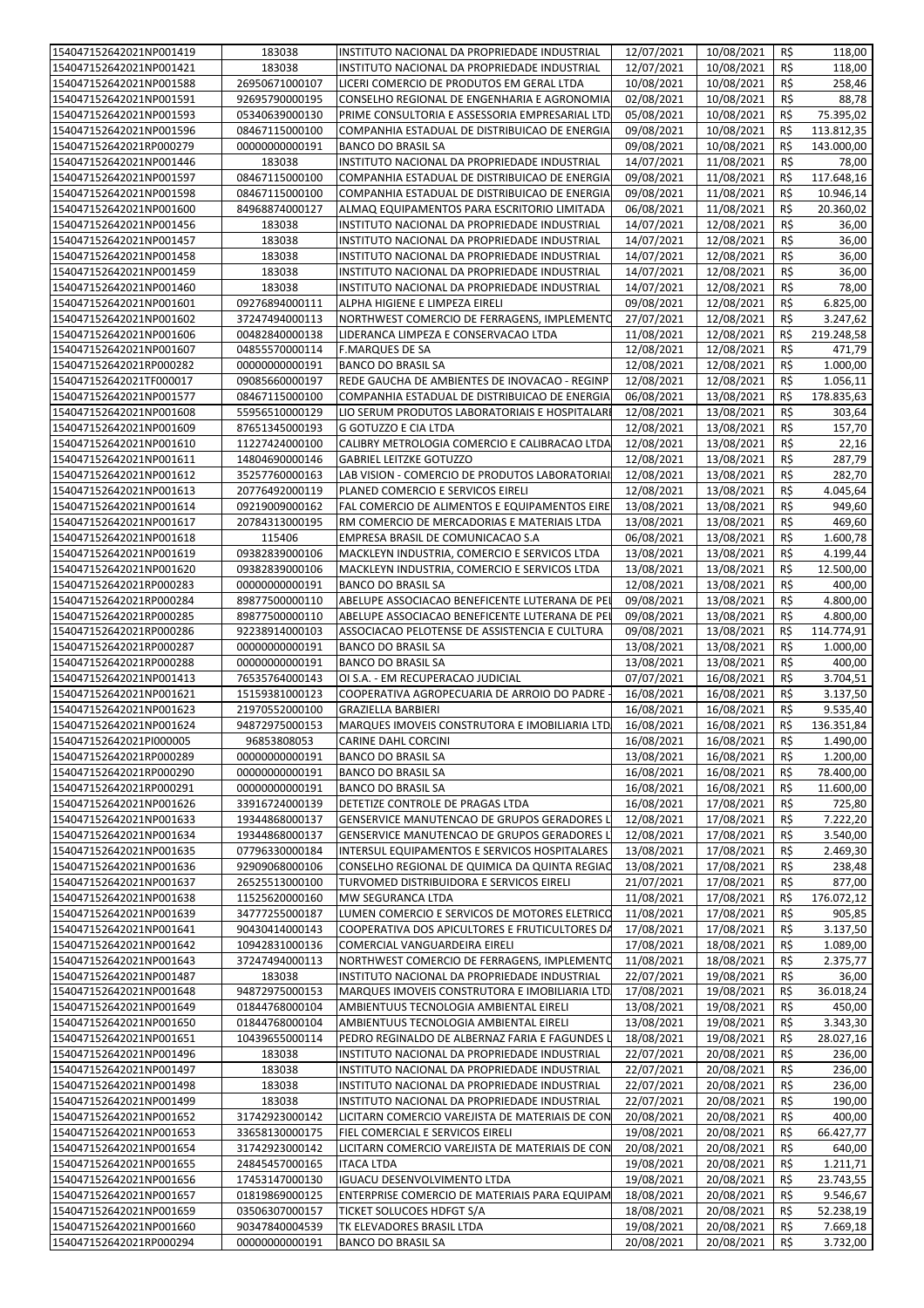|                                                    | 00000000000191                   | <b>BANCO DO BRASIL SA</b>                                 | 20/08/2021               | 20/08/2021               | R\$        | 20.000,00                |
|----------------------------------------------------|----------------------------------|-----------------------------------------------------------|--------------------------|--------------------------|------------|--------------------------|
| 154047152642021RP000295                            |                                  |                                                           |                          |                          |            |                          |
| 154047152642021RP000296                            | 00000000000191                   | <b>BANCO DO BRASIL SA</b>                                 | 20/08/2021               | 20/08/2021               | R\$        | 3.000,00                 |
| 154047152642021RP000297                            | 00000000000191                   | <b>BANCO DO BRASIL SA</b>                                 | 20/08/2021               | 20/08/2021               | R\$        | 10.000,00                |
| 154047152642021RP000298                            | 00000000000191                   | <b>BANCO DO BRASIL SA</b>                                 | 20/08/2021               | 20/08/2021               | R\$        | 39.162,00                |
|                                                    |                                  |                                                           |                          |                          |            |                          |
| 154047152642021RP000299                            | 00000000000191                   | <b>BANCO DO BRASIL SA</b>                                 | 20/08/2021               | 20/08/2021               | R\$        | 46.800,00                |
| 154047152642021RP000300                            | 00000000000191                   | <b>BANCO DO BRASIL SA</b>                                 | 20/08/2021               | 20/08/2021               | R\$        | 26.000,00                |
| 154047152642021RP000301                            | 00000000000191                   | <b>BANCO DO BRASIL SA</b>                                 | 20/08/2021               | 20/08/2021               | R\$        | 1.800,00                 |
| 154047152642021RP000302                            | 00000000000191                   | <b>BANCO DO BRASIL SA</b>                                 | 20/08/2021               | 20/08/2021               | R\$        | 328.800,00               |
|                                                    |                                  |                                                           |                          |                          |            |                          |
| 154047152642021NP001661                            | 00577539035                      | LIANE UCKER BOHMER                                        | 23/08/2021               | 23/08/2021               | R\$        | 1.896,12                 |
| 154047152642021NP001662                            | 00577539035                      | LIANE UCKER BOHMER                                        | 23/08/2021               | 23/08/2021               | R\$        | 1.896,12                 |
| 154047152642021NP001663                            | 08202514000131                   | NILSON THOMAZ SILVA SANCHOTENE JUNIOR                     | 20/08/2021               | 23/08/2021               | R\$        | 117.722,13               |
|                                                    |                                  |                                                           |                          |                          |            |                          |
| 154047152642021NP001664                            | 04983476000140                   | COOPERATIVA SUL ECOLOGICA DE AGRICULTORES FAM             | 23/08/2021               | 23/08/2021               | R\$        | 3.515,00                 |
| 154047152642021NP001666                            | 93378735000134                   | PROLAB COMERCIO DE PRODUTOS PARA LABORATORIO              | 16/04/2021               | 23/08/2021               | R\$        | 91,86                    |
| 154047152642021NP001667                            | 22183441000109                   | RZ EQUIPAMENTOS VETERINARIOS EIRELI                       | 23/08/2021               | 23/08/2021               | R\$        | 33.000,00                |
|                                                    |                                  |                                                           |                          |                          |            |                          |
| 154047152642021NP001668                            | 92713114000105                   | CCM AUTOMACAO INDUSTRIAL LTDA                             | 23/08/2021               | 23/08/2021               | R\$        | 1.431,08                 |
| 154047152642021NP001669                            | 18799897000120                   | DIGISEC CERTIFICACAO DIGITAL LTDA                         | 17/08/2021               | 23/08/2021               | R\$        | 347,77                   |
| 154047152642021RP000303                            | 00000000000191                   | <b>BANCO DO BRASIL SA</b>                                 | 20/08/2021               | 23/08/2021               | R\$        | 400,00                   |
|                                                    |                                  |                                                           |                          |                          |            |                          |
| 154047152642021RP000304                            | 00000000000191                   | <b>BANCO DO BRASIL SA</b>                                 | 20/08/2021               | 23/08/2021               | R\$        | 28.200,00                |
| 154047152642021RP000305                            | 24011673000105                   | CONSORCIO DE TRANSPORTE COLETIVO DE PELOTAS               | 20/08/2021               | 23/08/2021               | R\$        | 5.120,00                 |
| 154047152642021RP000306                            | 00000000000191                   | <b>BANCO DO BRASIL SA</b>                                 | 20/08/2021               | 23/08/2021               | R\$        | 8.625,00                 |
|                                                    |                                  |                                                           |                          |                          |            |                          |
| 154047152642021RP000307                            | 00000000000191                   | <b>BANCO DO BRASIL SA</b>                                 | 20/08/2021               | 23/08/2021               | R\$        | 16.600,00                |
| 154047152642021RP000308                            | 00000000000191                   | <b>BANCO DO BRASIL SA</b>                                 | 20/08/2021               | 23/08/2021               | R\$        | 22.000,00                |
|                                                    | 00000000000191                   |                                                           | 23/08/2021               | 23/08/2021               | R\$        | 400,00                   |
| 154047152642021RP000311                            |                                  | <b>BANCO DO BRASIL SA</b>                                 |                          |                          |            |                          |
| 154047152642021RP000312                            | 00000000000191                   | <b>BANCO DO BRASIL SA</b>                                 | 23/08/2021               | 23/08/2021               | R\$        | 6.000,00                 |
| 154047152642021RP000313                            | 00000000000191                   | <b>BANCO DO BRASIL SA</b>                                 | 23/08/2021               | 23/08/2021               | R\$        | 50.800,00                |
| 154047152642021RP000314                            | 00000000000191                   | <b>BANCO DO BRASIL SA</b>                                 | 23/08/2021               | 23/08/2021               | R\$        | 35.900,00                |
|                                                    |                                  |                                                           |                          |                          |            |                          |
| 154047152642021RP000315                            | 00000000000191                   | <b>BANCO DO BRASIL SA</b>                                 | 23/08/2021               | 23/08/2021               | R\$        | 1.200,00                 |
| 154047152642021RP000316                            | 00000000000191                   | <b>BANCO DO BRASIL SA</b>                                 | 23/08/2021               | 23/08/2021               | R\$        | 800,00                   |
| 154047152642021RP000317                            | 00000000000191                   | <b>BANCO DO BRASIL SA</b>                                 | 23/08/2021               | 23/08/2021               | R\$        | 37.000,00                |
|                                                    |                                  |                                                           |                          |                          |            |                          |
| 154047152642021RP000318                            | 00000000000191                   | <b>BANCO DO BRASIL SA</b>                                 | 23/08/2021               | 23/08/2021               | R\$        | 6.000,00                 |
| 154047152642021NP001519                            | 183038                           | INSTITUTO NACIONAL DA PROPRIEDADE INDUSTRIAL              | 27/07/2021               | 24/08/2021               | R\$        | 166,00                   |
| 154047152642021NP001520                            | 183038                           | INSTITUTO NACIONAL DA PROPRIEDADE INDUSTRIAL              | 27/07/2021               | 24/08/2021               | R\$        | 190,00                   |
|                                                    |                                  |                                                           |                          |                          |            |                          |
| 154047152642021NP001670                            | 17453147000130                   | <b>IGUACU DESENVOLVIMENTO LTDA</b>                        | 23/08/2021               | 24/08/2021               | R\$        | 99.547,81                |
| 154047152642021NP001671                            | 20840177000103                   | FIK COMERCIO DE ARTIGOS DE LABORATORIO EIRELI             | 24/08/2021               | 24/08/2021               | R\$        | 1.214,00                 |
| 154047152642021NP001672                            | 04970088000125                   | PLANSERVICE TERCEIRIZACAO DE SERVICOS - EIREL             | 24/08/2021               | 24/08/2021               | R\$        | 390.508,41               |
|                                                    |                                  |                                                           |                          |                          |            |                          |
| 154047152642021NP001517                            | 183038                           | INSTITUTO NACIONAL DA PROPRIEDADE INDUSTRIAL              | 27/07/2021               | 25/08/2021               | R\$        | 70,00                    |
| 154047152642021NP001518                            | 183038                           | INSTITUTO NACIONAL DA PROPRIEDADE INDUSTRIAL              | 27/07/2021               | 25/08/2021               | R\$        | 70,00                    |
| 154047152642021NP001521                            | 183038                           | INSTITUTO NACIONAL DA PROPRIEDADE INDUSTRIAL              | 27/07/2021               | 25/08/2021               | R\$        | 78,00                    |
|                                                    |                                  |                                                           |                          | 25/08/2021               | R\$        |                          |
| 154047152642021NP001522                            | 183038                           | INSTITUTO NACIONAL DA PROPRIEDADE INDUSTRIAL              | 27/07/2021               |                          |            | 94,00                    |
| 154047152642021NP001523                            | 183038                           | INSTITUTO NACIONAL DA PROPRIEDADE INDUSTRIAL              | $\frac{1}{27}/07/2021$   | 25/08/2021               | R\$        | 118,00                   |
| 154047152642021NP001524                            | 183038                           | INSTITUTO NACIONAL DA PROPRIEDADE INDUSTRIAL              | 27/07/2021               | 25/08/2021               | R\$        | 78,00                    |
|                                                    |                                  | ASSOCIACAO PARANAENSE DE CULTURA - APC                    |                          | 25/08/2021               | R\$        | 1.337,23                 |
|                                                    |                                  |                                                           |                          |                          |            |                          |
| 154047152642021NP001579                            | 76659820000151                   |                                                           | 03/08/2021               |                          |            |                          |
| 154047152642021NP001676                            | 10783598000196                   | LINCOLN FERNANDO MACHADO DE SOUZA                         | 26/08/2021               | 26/08/2021               | R\$        | 9.522,00                 |
|                                                    |                                  |                                                           |                          |                          |            |                          |
| 154047152642021NP001680                            | 68581198000188                   | DINAMAN EQUIPAMENTOS PARA LABORATORIOS LTDA               | 26/08/2021               | 26/08/2021               | R\$        | 14.700,00                |
| 154047152642021RP000319                            | 00000000000191                   | <b>BANCO DO BRASIL SA</b>                                 | 24/08/2021               | 26/08/2021 R\$           |            | 800,00                   |
| 154047152642021NP001529                            | 183038                           | INSTITUTO NACIONAL DA PROPRIEDADE INDUSTRIAL              | 29/07/2021               | 27/08/2021               | R\$        | 36,00                    |
|                                                    |                                  |                                                           |                          |                          |            |                          |
| 154047152642021NP001530                            | 183038                           | INSTITUTO NACIONAL DA PROPRIEDADE INDUSTRIAL              | 29/07/2021               | 27/08/2021               | R\$        | 36,00                    |
| 154047152642021NP001531                            | 183038                           | INSTITUTO NACIONAL DA PROPRIEDADE INDUSTRIAL              | 29/07/2021               | 27/08/2021               | R\$        | 78,00                    |
| 154047152642021NP001535                            | 183038                           | INSTITUTO NACIONAL DA PROPRIEDADE INDUSTRIAL              | 29/07/2021               | $\frac{1}{27}/08/2021$   | R\$        | 36,00                    |
| 154047152642021NP001536                            | 183038                           | INSTITUTO NACIONAL DA PROPRIEDADE INDUSTRIAL              | 29/07/2021               | 27/08/2021               | R\$        | 36,00                    |
|                                                    |                                  |                                                           |                          |                          |            |                          |
| 154047152642021NP001537                            | 183038                           | INSTITUTO NACIONAL DA PROPRIEDADE INDUSTRIAL              | 29/07/2021               | 27/08/2021               | R\$        | 36,00                    |
| 154047152642021NP001538                            | 183038                           | INSTITUTO NACIONAL DA PROPRIEDADE INDUSTRIAL              | 29/07/2021               | 27/08/2021               | R\$        | 36,00                    |
| 154047152642021NP001683                            | 04101889000154                   | SULREDES SERVICOS EM INFORMATICA LTDA                     | 27/08/2021               | 27/08/2021               | R\$        | 518,40                   |
|                                                    |                                  |                                                           |                          |                          |            |                          |
| 154047152642021NP001684                            | 15159381000123                   | COOPERATIVA AGROPECUARIA DE ARROIO DO PADRE               | 27/08/2021               | 27/08/2021               | R\$        | 3.075,00                 |
| 154047152642021NP001645                            | 92751213000173                   | COMPANHIA DE SEGUROS PREVIDENCIA DO SUL                   | 13/08/2021               | 30/08/2021               | R\$        | 125,07                   |
| 154047152642021NP001686                            | 90430414000143                   | COOPERATIVA DOS APICULTORES E FRUTICULTORES DA            | 30/08/2021               | 30/08/2021               | R\$        | 3.075,00                 |
| 154047152642021NP001691                            | 01935819000103                   | DEPARTAMENTO ESTADUAL DE TRANSITO                         | 20/08/2021               | 30/08/2021               | R\$        | 13.071,14                |
|                                                    |                                  |                                                           |                          |                          |            |                          |
| 154047152642021NP001692                            | 19344868000137                   | GENSERVICE MANUTENCAO DE GRUPOS GERADORES L               | 27/08/2021               | 30/08/2021               | R\$        | 7.222,20                 |
| 154047152642021NP001693                            | 25371614000100                   | HOFFMANNLAB PRODUTOS PARA LABORATORIO EIREL               | 30/08/2021               | 30/08/2021               | R\$        | 4.630,00                 |
| 154047152642021NP001694                            | 97531702000214                   | REFEICOES NORTE SUL EIRELI                                | 23/08/2021               | 30/08/2021               | R\$        | 568.610,17               |
|                                                    |                                  |                                                           |                          |                          |            |                          |
| 154047152642021NP001695                            | 11396328000195                   | COOPERATIVA UNIAO DOS AGRICULTORES FAMILIARES             | 30/08/2021               | 30/08/2021               | R\$        | 3.307,02                 |
| 154047152642021NP001696                            | 92713114000105                   | CCM AUTOMACAO INDUSTRIAL LTDA                             | 25/08/2021               | 30/08/2021               | R\$        | 508,41                   |
| 154047152642021NP001697                            | 06205427000102                   | SULCLEAN SERVICOS LTDA                                    | 19/08/2021               | 30/08/2021               | R\$        | 345.122,74               |
|                                                    |                                  |                                                           |                          |                          |            |                          |
| 154047152642021NP001542                            | 183038                           | INSTITUTO NACIONAL DA PROPRIEDADE INDUSTRIAL              | 02/08/2021               | 31/08/2021               | R\$        | 118,00                   |
| 154047152642021NP001543                            | 183038                           | INSTITUTO NACIONAL DA PROPRIEDADE INDUSTRIAL              | $\overline{0}$ 2/08/2021 | 31/08/2021               | R\$        | 236,00                   |
| 154047152642021NP001544                            | 183038                           | INSTITUTO NACIONAL DA PROPRIEDADE INDUSTRIAL              | $\overline{02}/08/2021$  | 31/08/2021               | R\$        | 118,00                   |
|                                                    |                                  |                                                           |                          |                          |            |                          |
| 154047152642021NP001546                            | 183038                           | INSTITUTO NACIONAL DA PROPRIEDADE INDUSTRIAL              | 02/08/2021               | 31/08/2021               | R\$        | 1.602,00                 |
| 154047152642021NP001547                            | 183038                           | INSTITUTO NACIONAL DA PROPRIEDADE INDUSTRIAL              | 02/08/2021               | 31/08/2021               | R\$        | 1.602,00                 |
| 154047152642021NP001548                            | 183038                           | INSTITUTO NACIONAL DA PROPRIEDADE INDUSTRIAL              | 02/08/2021               | 31/08/2021               | R\$        | 1.602,00                 |
|                                                    |                                  |                                                           |                          |                          |            |                          |
| 154047152642021NP001590                            | 00482840000138                   | LIDERANCA LIMPEZA E CONSERVACAO LTDA                      | 05/08/2021               | 31/08/2021               | R\$        | 20.743,02                |
| 154047152642021NP001698                            | 01172123000172                   | CARDOSO & DUARTE LTDA                                     | 31/08/2021               | 31/08/2021               | R\$        | 21.801,50                |
| 154047152642021NP001699                            | 01172123000172                   | CARDOSO & DUARTE LTDA                                     | 31/08/2021               | 31/08/2021               | R\$        | 32.952,00                |
|                                                    |                                  |                                                           |                          |                          |            |                          |
| 154047152642021NP001700                            | 20784313000195                   | RM COMERCIO DE MERCADORIAS E MATERIAIS LTDA               | 31/08/2021               | 31/08/2021               | R\$        | 1.059,00                 |
| 154047152642021NP001701                            | 15600690000197                   | MARILAINE CHELMINSKI SWENSSON 00897367960                 | 31/08/2021               | 31/08/2021               | R\$        | 202,50                   |
| 154047152642021NP001702                            | 97531702000133                   | REFEICOES NORTE SUL EIRELI                                | 24/08/2021               | 31/08/2021               | R\$        | 96.860,47                |
|                                                    |                                  |                                                           |                          |                          |            |                          |
| 154047152642021NP001703<br>154047152642021NP001704 | 00482840000138<br>11525620000160 | LIDERANCA LIMPEZA E CONSERVACAO LTDA<br>MW SEGURANCA LTDA | 30/08/2021<br>30/08/2021 | 31/08/2021<br>31/08/2021 | R\$<br>R\$ | 199.042,23<br>161.843,34 |